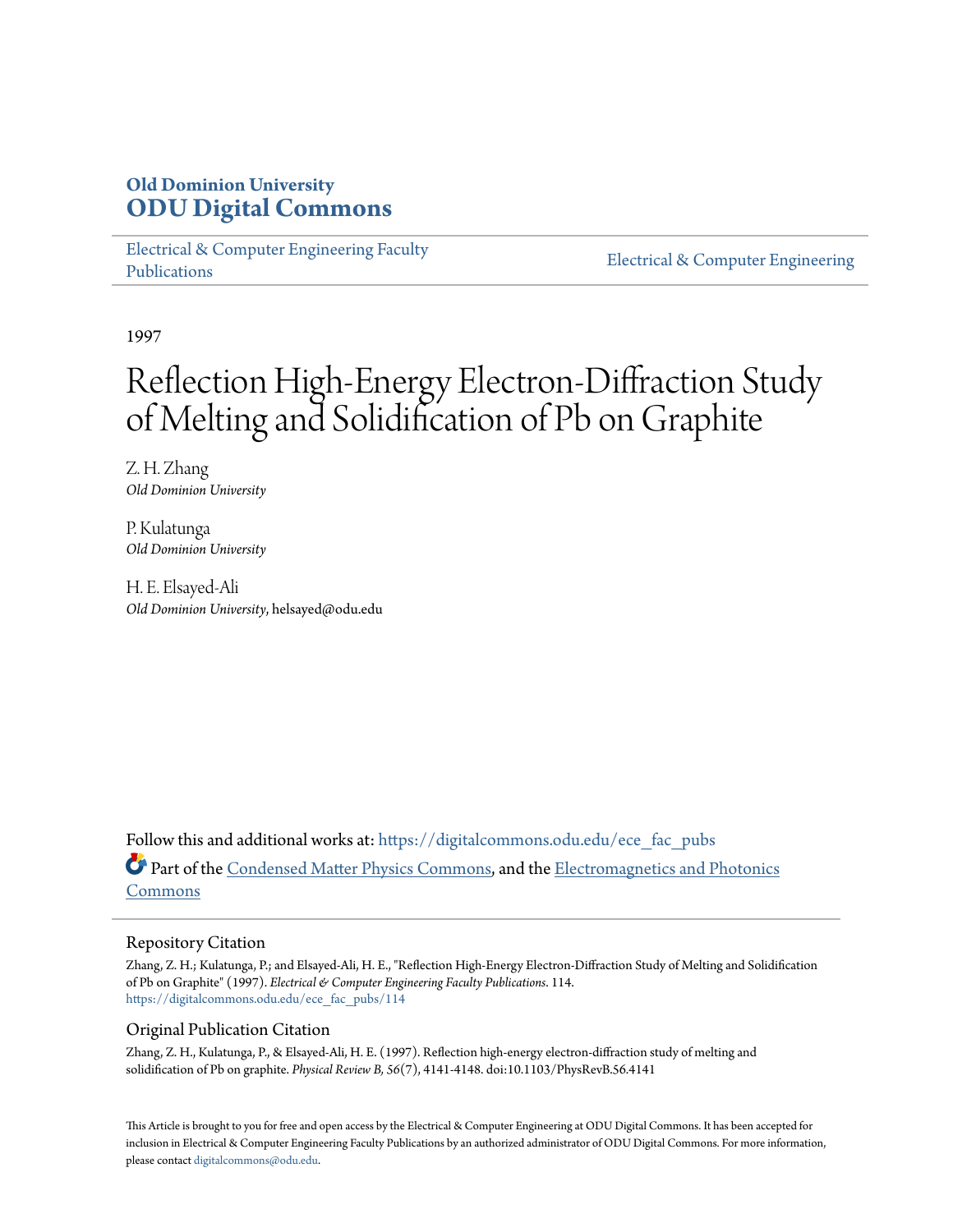#### **Reflection high-energy electron-diffraction study of melting and solidification of Pb on graphite**

Z. H. Zhang

*Department of Electrical and Computer Engineering, Old Dominion University, Norfolk, Virginia 23529*

P. Kulatunga

*Department of Physics, Old Dominion University, Norfolk, Virginia 23529*

H. E. Elsayed-Ali\*

*Department of Electrical and Computer Engineering, Old Dominion University, Norfolk, Virginia 23529* (Received 24 June 1996; revised manuscript received 20 February 1997)

The melting and solidification of Pb thin films on pyrolytic graphite are investigated *in situ* by reflection high-energy electron diffraction. Thin films with thicknesses of  $4-150$  monolayers are investigated. The surface morphology of the thin films were studied by scanning electron microscopy. Superheating of the Pb thin films by  $4\pm2$  to  $12\pm2$  K is observed from diffraction intensity measurements. Upon cooling the substrate, the Pb on graphite is seen to supercool by  $\sim 69 \pm 4$  K. [S0163-1829(97)05431-3]

#### **I. INTRODUCTION**

Superheating of micrometer-sized Pb crystallites bounded by close-packed facets grown on graphite, by a few degrees above the Pb bulk melting point,  $T_m$ =600.7 K, has been previously observed.<sup>1–3</sup> Métois and Heyraud were able to produce a large number of polyhedral Pb crystallites on graphite in an ultrahigh vacuum scanning electron microscope (UHV-SEM). Of these, the sharp edged Pb crystallites with extensive  $\{111\}$  facets were seen to superheat by 3 K. The formation of  ${111}$  facets near the melting point were confirmed by SEM studies.<sup>1,4</sup> Spiller observed superheating of irregularly shaped Pb microcrystallites by 2 K. These were obtained by depositing 5- and 50-Å thick films of Pb onto a graphite substrate at 470 K.<sup>2</sup> The sample was prepared in a low vacuum  $(10^{-7}$  Torr) and observed *in situ* using SEM. Recent theoretical calculations predicted that surface superheating is related to the partial wetting angle of the surface, and the tilt angle of the melted regions in a vicinal surface undergoing nonmelting induced faceting.<sup>5</sup> Superheating of coated clusters has also been theoretically investigated. These simulations show that the degree of superheating depends on coating thickness.<sup>6</sup> In 180-ps pulsed laser heating of Pb $(111)$ , superheating by 120 K was observed in timeresolved reflection high-energy electron-diffraction  $(RHEED)$  experiments.<sup>7–9</sup> Much less superheating was also observed in pulsed laser heating experiments of  $Pb(100).$ <sup>10</sup>

We report on the melting and solidification characteristics of thin films of Pb on graphite using *in situ* RHEED. Pb films with thicknesses ranging from a few monolayers (ML) to 150 ML are studied. The surface Debye temperature is calculated from the temperature-dependent RHEED intensity. For the investigated film thicknesses, epitaxial growth of Pb at room temperature may occur in a layer-by-layer growth mode. Multilayers of Pb grown on graphite offer a relatively simple two-dimensional (2D) system to study the melting and solidification of thin films. The interaction of Pb with the graphite is purely through van der Waals forces, and complications due to chemical reactions are not present. In the

present study, we observed the melting and solidification of Pb films of thicknesses 4, 14, 70, and 150 ML on graphite. Surface morphology was observed by SEM. Superheating by  $4-(12\pm2)$  K above the bulk melting temperature, and supercooling of the Pb by  $69 \pm 4$  K were observed.

#### **II. EXPERIMENTAL METHOD**

An ultrahigh vacuum chamber equipped with a RHEED system was used in this study. The residual gas pressure in the chamber was less than  $5 \times 10^{-10}$  Torr except during Pb deposition, at which time the vacuum was  $\sim 6 \times 10^{-9}$  Torr. The electron-beam energies used were 12 and 15 keV. A  $12\times12\times2$  mm<sup>3</sup> pyrolytic graphite (0002) substrate was used. A clear RHEED pattern of the graphite surface was obtained by peeling off a few layers immediately prior to loading the sample in the UHV chamber. Further cleaning of the substrate was not necessary due to the inertness of the graphite surface; however, the sample was heated at 450 °C for 6 h prior to Pb deposition. Pb was deposited on the graphite substrate using a molybdenum basket, and the deposition rate was monitored with a quartz-crystal thickness monitor. The deposition rates varied from 12 Å/min for the 4-ML films, to 240 Å min for the 150-ML films. The higher deposition rate for the thicker film was to minimize the possibility of contamination during deposition. Pb deposited on the graphite can be evaporated by heating the sample for several minutes at 600 °C. This was verified by the clear RHEED pattern of the graphite surface.

The substrate was mounted on a resistively heated stage capable of reaching temperatures up to 1000 °C. The temperature was measured by a *K*-type thermocouple which was clipped onto the substrate surface. The thermocouple was calibrated to the bulk melting temperature of Pb, and the boiling point of distilled water. These results showed an uncertainty of  $\pm 2$  K near the Pb melting point and  $\pm 1$  K near the boiling point of water.

RHEED peak intensity measurements are carried out by an imaging system with a charge-coupled detector  $(CCD)$ 

0163-1829/97/56(7)/4141(8)/\$10.00 56 4141 © 1997 The American Physical Society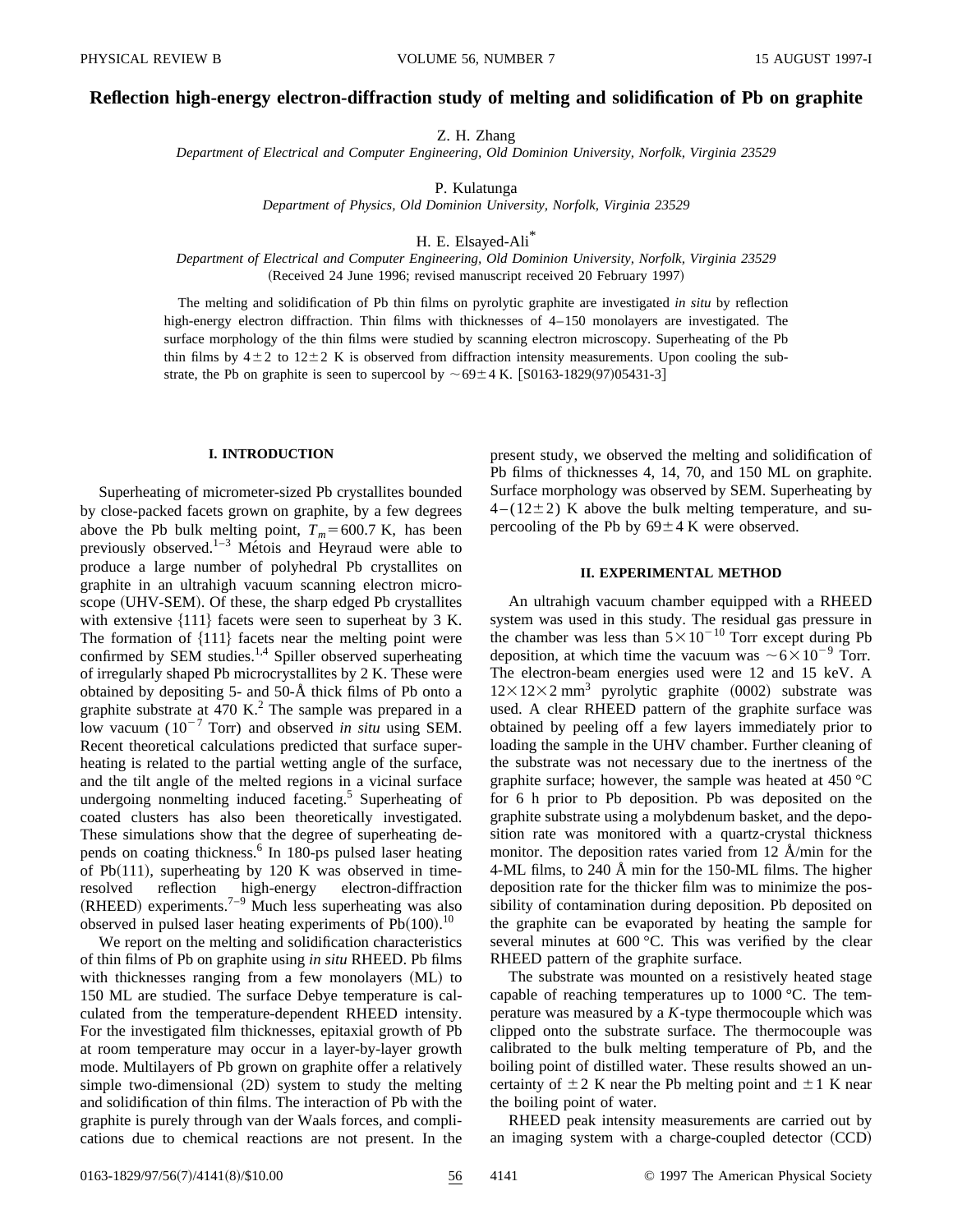

FIG. 1. A RHEED pattern taken of the clean graphite  $(0002)$ FIG. 1. A RHEED pattern taken of the clean graphite  $(0002)$ <br>surface with a 12-keV electron-beam incident along the  $[1\overline{1}0]$  direction. The angle of incidence of the electron beam was  $\sim$  3 corresponding to the Bragg condition of the graphite surface.

interfaced to a personal computer. Several of the Pb films were removed from the UHV chamber for SEM observations. The Pb growth mode and crystal shape were investigated.

The graphite substrate used in the present experiment is a commercial pyrolytic monochromator type.<sup>11,12</sup> Since naturally occurring graphite single crystals are relatively small and difficult to obtain, the most widely studied form of graphite are these highly orientated pyrolytic graphite. This polycrystalline material with a hexagonal structure has a grain size of about  $3-10 \mu m$ , and a good  $c^*$ -axis orientation (misorientation angle less than  $2^{\circ}$ ).<sup>13–17</sup>

#### **III. RESULTS**

Figure 1 is a RHEED pattern taken of the clean graphite  $(0002)$  surface with a 12-keV electron beam incident along  $(0002)$  surface with a 12-keV electron beam incident along the  $[110]$  direction. The incident angle of the electron beam was  $\sim$ 3°, corresponding to the Bragg condition of the graphite surface. In the pattern, the three-dimensional diffraction spots of graphite can be clearly observed. The broad spots are arranged in a rod along the vertical direction in the order 0.*l*, 1.*l*, 2.*l* with periodically varying intensities along the direction perpendicular to the surface. The 0.*l* and 1.*l* rods are brighter than the 2.*l* rod, particularly the specular beam which shows the maximum intensity.

We calculate the reciprocal-lattice structure of graphite using the atom positions (0,0,0),  $(0,0,\frac{1}{2})$ ,  $(\frac{1}{3},\frac{2}{3},\frac{1}{2})$ , and  $(\frac{2}{3},\frac{1}{3},\frac{1}{3})$ 0) of the Bravais unit cell. The reciprocal spot intensity is given by

$$
J_{hkl} = f^{2}[1 + \cos \pi l + \cos \pi (\frac{4}{3}h + \frac{2}{3}k)
$$
  
+  $\cos \pi (\frac{2}{3}h + \frac{4}{3}k + l)]^{2}$   
+  $f^{2}[\sin \pi l + \sin \pi (\frac{4}{3}h + \frac{2}{3}k) + \sin \pi (\frac{2}{3}h + \frac{4}{3}k + l)]^{2}$ ,

where *h*, *k*, and *l* are the Miller indices. Thus, the diffraction where  $h$ ,  $k$ , and  $l$  are the Miller indices. Thus, the diffraction spots  $(001)$ ,  $(003)$ ,  $(111)$ ,  $(333)$ ,  $(310)$ , and  $(121)$  disappear



FIG. 2. The reciprocal-lattice structure of graphite. The 0.*l*, 1.*l*, and 2.*l* rods are shown intersecting the Ewald sphere (approximated by the plane of the paper).

due to the prohibition principle. Figure 2 shows the reciprocal-lattice structure in which 0.*l*, 1.*l*, and 2.*l* rods intersect the Ewald sphere that corresponds to the same rods intersect the Ewald sphere that corresponds to the same rods<br>in the RHEED pattern as shown in Fig. 1. For  $[1\overline{1}0]$  incidence, it is clear from the reciprocal lattice that the 0.*l* and 1.*l* lines intersect the reciprocal spots as shown by the concentric solid circles. The 2.*l* line does not intersect any of the spots, but in the pattern the 2.*l* rod can be clearly seen along with the 0.*l* and 1.*l* rods. When the crystal is rotated about the  $[001]$  axis, the rods remain observable in all azimuthal orientations, but their intensities change with the azimuthal angle. As shown in Fig. 1, when the electron beam is inciangle. As shown in Fig. 1, when the electron beam is incident along the  $[1\overline{1}0]$  direction, the 0.*l* and 1.*l* rods are relatively strong. The intensity of the 1.*l*  $(l=0)$  rod is maximum. However, when the crystal is turned 60° parallel to mum. However, when the crystal is turned 60° parallel to  $[0\bar{1}0]$  direction, the 1.*l* rod remains visible, but with low intensity. This shows that the reciprocal lattice of the pyrolytic graphite is rotated about the *c*\* axis to produced smeared out rings of the reciprocal-lattice points except along the *c*\*-axis direction. The surface of the graphite substrate consists of a collection of small crystals. These crystals have a *c*\*-axis texture structure. Even though the crystals are randomly oriented, there is a preferred crystal orientation. From the separation width between the 0.*l* and 1.*l* rods, the measured lattice constant is 4.24 Å. This corresponds to the diagonal distance of 4.25 Å corresponding to the graphite diagonal distance of 4.25 A corresponding to the graphite<br>unit cell in the [110] direction, whereas the in-plane latticeconstant is 2.46 Å.

The incident angle of the electron beam was varied to trace the 002, 004, and 006 Bragg reflection spots. The corresponding incident angles were measured. The inner poten-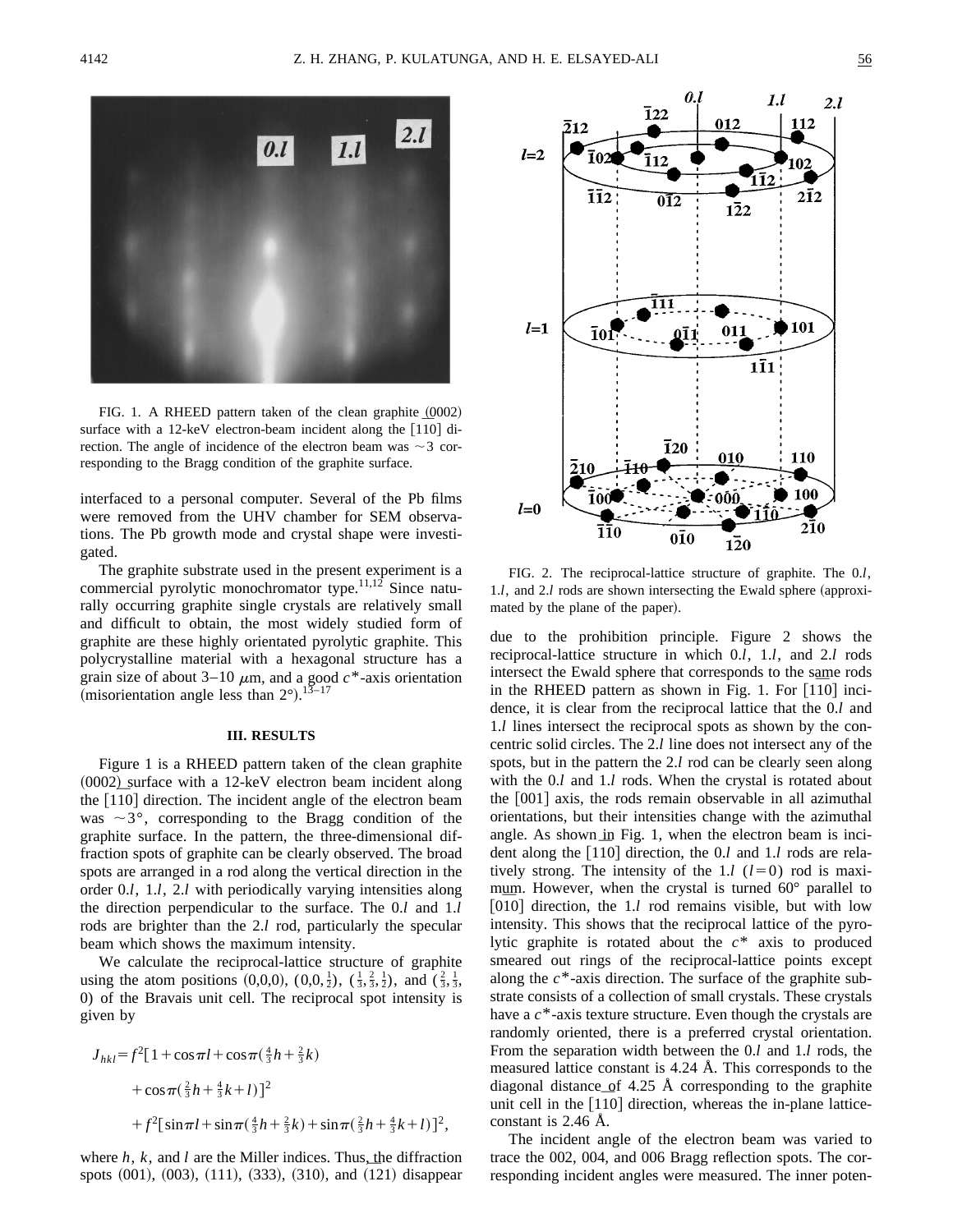TABLE I. Angle of incidence at Bragg condition for graphite.

|                  | n        | - 2  | - 3  |      | $\mathcal{D}$ |      |
|------------------|----------|------|------|------|---------------|------|
| $15 \text{ keV}$ | $\theta$ | 0.48 | 1.97 | 2.98 | 3.94          | 4.85 |
| $12 \text{ keV}$ | $\theta$ | 0.54 | 2.21 | 3.36 | 4.42          | 5.45 |

tial  $V_0$  of the graphite (0002) surface was calculated using the expression  $V_0 = E(\sin \theta^2 - \sin \theta_0^2)^{18}$  Here sin  $\theta_0$  is given by the Bragg condition as 2*d* sin  $\theta_0 = n\lambda$ , where *d* is the interplanar distance perpendicular to the graphite  $(0002)$  surface, which is given by 3.35 Å.  $V_0$  thus obtained is 12.3 eV. The angles of incidence satisfying the Bragg condition calculated using this value for a few of the diffraction spots at  $E=15$  keV, and  $E=12$  keV are given in Table I.

Pb was deposited onto the clean graphite surface as described previously. Figure 3 shows a RHEED pattern after the deposition of approximately 4 ML of Pb. The 12-keV the deposition of approximately 4 ML of Pb. The 12-keV beam incident along the  $[1\overline{1}0]$  direction of the graphite crystal. In the RHEED pattern, spots and rods (streaks) can be seen. The diffraction spots along the 0.*l* rod, and particularly the specular beam, are seen to be sharper for Pb than for the graphite pattern shown in Fig. 1. The Pb.*l* rod is seen between the 0.*l* and the 1.*l* rods of graphite. The measured lattice distance obtained from the separation between the Pb.*l* and the 0.*l* rod is 5.72 Å, in reasonable agreement with 6.06 Å diagonal length of the Pb $(111)$  unit cell in the  $[100]$ direction. The difference could be attributed to the inaccuracy in the RHEED measurement due to the diffuse nature of the Pb spots. Similar to the graphite surface, when the crystal was rotated, each Pb rod remains visible in the pattern, indicating that the reciprocal lattice is circularly rotated about the  $[111]$  axis of Pb. The intensities also change with the azimuthal angle and has its maximum when the  $Pb[100]$  direcmuthal angle and has its maximum when the Pb[100] direction is parallel to the graphite  $[1\overline{1}0]$  direction. This indicates that the Pb crystallites have a texture structure, similar to the graphite substrate, such that the Pb crystallites are rotated about the  $[111]$  axis with respect to each other. Therefore, we conclude that Pb grows in layers oriented with  $Pb{111}$  parallel to  ${0002}$  of graphite,  $(111)_{Pb}||(0002)_{graphite}$ , and



FIG. 3. A RHEED pattern after the deposition of approximately 4 ML of Pb.

TABLE II. Angle of incidence at Bragg condition for Pb.

|        | n        | - 2. | - 31 | 4    |      |      |
|--------|----------|------|------|------|------|------|
| 15 keV | $\theta$ | 0.86 | 2.40 | 3.57 | 4.68 | 5.74 |
| 12 keV | Ĥ        | 0.96 | 2.68 | 4.00 | 5.24 | 6.43 |

 $[100]_{\text{pb}}$ ||[1 $\overline{10}$ ]<sub>graphite</sub>. By using 14.9 eV for the inner potential of Pb, the incident angles correspond to the Bragg condition are given in Table II.<sup>19</sup>

For a 12-keV electron energy, the Bragg condition corresponding to  $n=3$  for graphite and Pb, is calculated to be 2.21° and 2.68° respectively. This indicates that the Bragg reflection spots are separated on the RHEED screen, in a direction perpendicular to the sample. Therefore, measurement of the Pb spot intensity is not affected by the graphite spot intensity. The specular beam from the 4-ML Pb film was analyzed in order to investigate the temperature dependence of the spot intensity. The specular beam intensity is strong enough to remain visible up to the melting point, and its shape and intensity contain information on crystallite size and any phase change of the deposited Pb layers. The intensity change of the specular beam is the least affected by increasing temperature during Pb film heating up to its melting point. Higher-order diffracted beams from the Pb film become increasingly weak as the temperature is raised. Figure  $4(a)$  shows the intensity of the  $(333)$  Bragg reflection spot of Pb at an electron incidence angle of  $2.57^{\circ}$  (near  $2.68^{\circ}$ ) corresponding to the calculated Bragg condition), as a function of the substrate temperature. The small difference between the angles of incidence corresponding to  $n=3$  Bragg condition and the calculated angle in Table II is within the experimental error, or might be due to dynamical effects. The two curves corresponding to heating and cooling are distinguished by two arrows in opposite directions. The temperature was raised from 343 to 633 K, in about 10 min at an approximately constant rate of 0.5 deg. After reaching the maximum desired temperature, the power to the heater is turned off and the substrate is allowed to cool in a vacuum. The substrate cools to  $\sim$  373 K in about 30 min. Figure 4(b) shows the intensity change at the higher temperature range extracted from Fig.  $4(a)$ . The abrupt change in the diffraction spot intensity upon heating and cooling is due to melting and solidification, respectively. In the temperature range between 601 and 606 K, the intensity drops abruptly. Above 606 K the intensity remains almost unchanged. The drop in intensity begins at 601 K, about the same as the bulk melting point of Pb  $(T_m=600.7 \text{ K})$ , but remains above the constant intensity level that is reached at  $606$  K as seen in Fig. 4(b). This indicates partial melting of the Pb thin film at the bulk melting point,  $T_m$ =600.7 K, while some of the Pb crystallites superheat, remaining solid at and above  $T_m$ . During cooling, the intensity undergoes a large change over the temperature range 535 to 530 K, a much lower temperature than the melting point. As the temperature falls below 530 K, the intensity increases exponentially indicating supercooling of the Pb film. The Pb rods, except the  $(00)$  rod, became too weak to observe about 570 K during heating, and reappeared about 530 K during cooling. We did not observe any additional diffraction spots except for those that were confirmed to be from  $Pb{111}$  during heating. This means that only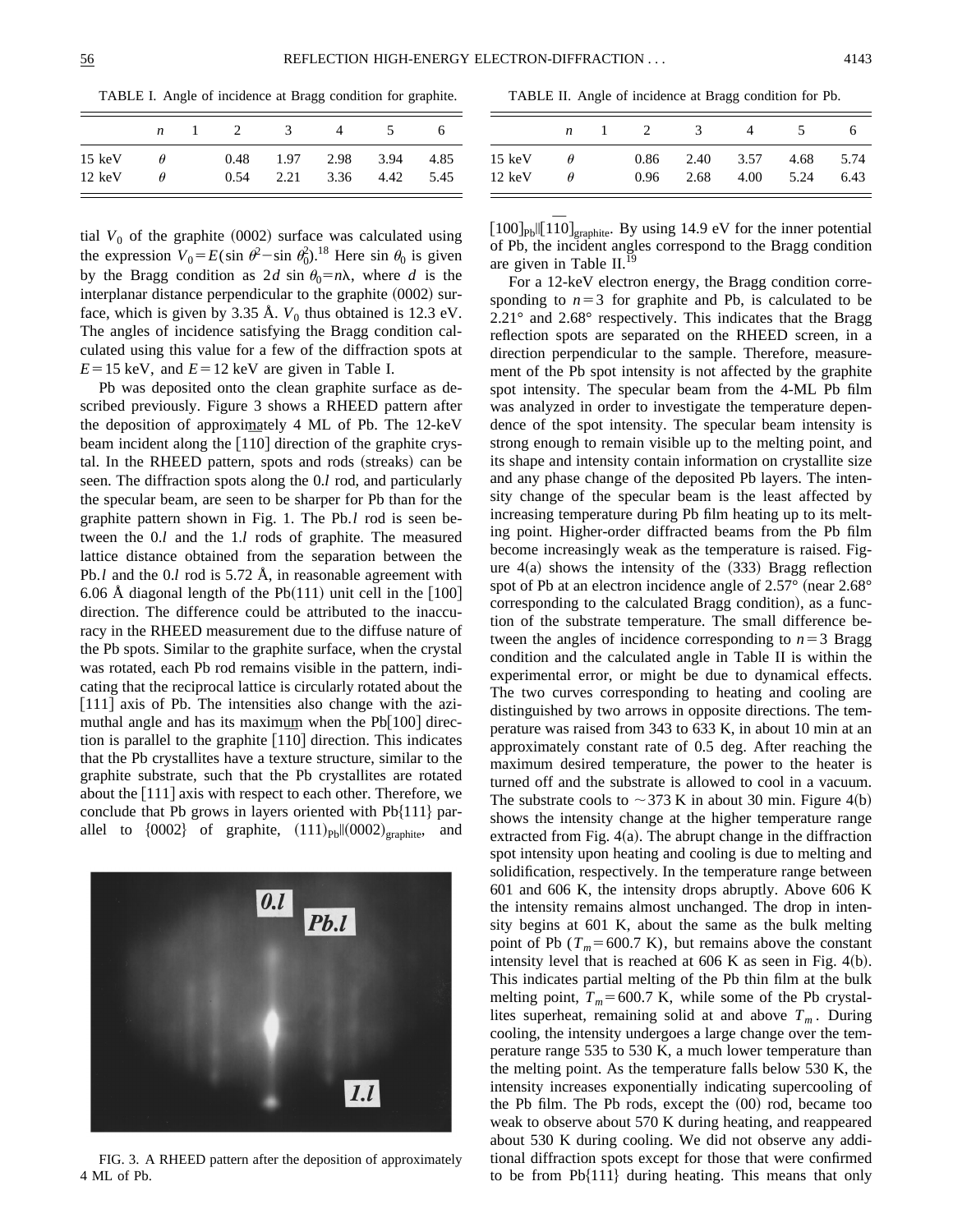

FIG. 4. (a) The intensity of the  $(333)$  Bragg reflection spot of 4-ML Pb for an incidence angle of 2.57, as a function of the substrate temperature. The two curves corresponding to heating and cooling are distinguished by two arrows in opposite directions. The temperature was raised from 343 to 633 K, and then lowered to 373 K. (b) The intensity change at the higher temperature-range extracted from  $(a)$ , showing an abrupt change in the diffraction spot intensity due to the melting and solidification phase transitions.  $(c)$  The semilogarithmic of RHEED intensity at temperatures lower than 493 K during heating is plotted. The Debye-Waller factor is obtained from a least-squares-fit to this curve. The Debye temperature obtained is  $79 \pm 3$  K.

crystallites with the  $Pb(111)$  orientation are formed during heating. As the temperature was increased from room temperature to 590 K, the intensity decreased exponentially, as shown in Fig.  $4(a)$ . The logarithm of the normalized RHEED intensity at temperatures lower than 493 K during heating is



FIG. 5. (a) RHEED intensity profiles of the clean graphite surface, and the 4 ML of Pb deposited graphite surface. The estimated average sizes of the graphite and deposited crystallites of Pb are  $106 \pm 53$  and  $230 \pm 115$  Å. (b) The changes of the RHEED intensity profile of 4-ML Pb during heating and cooling.

plotted in Fig.  $4(c)$ . The Debye-Waller factor is obtained from a least-squares fit to this curve. The Debye temperature thus calculated is  $79 \pm 3$  K, which is higher than the surface Debye temperature of 66 K for  $Pb(111)$ , and lower than 88 K of bulk  $Pb.20$ 

The peak profile of the specular beam was analyzed. Figure  $5(a)$  shows the RHEED intensity profiles taken of the clean graphite surface and of the surface of the 4-ML thick Pb film at the in-phase condition. Spots in the RHEED pattern are due to the transmission of the electron beam through the three-dimensional small crystallites on the substrate. Therefore, the full width at half maximum (FWHM) of the intensity profile of such spots depends upon the average crystallite size. The intensity profile of both the lead and graphite RHEED spots in the in-phase condition shows a good fit to a Lorentzian profile. The FWHM of the peak intensity profile of the Pb spot is seen to be smaller than that of the graphite. The measured FWHM full width at half maximum is 0.118 and 0.150  $\AA^{-1}$  for the graphite substrate and for the 4-ML Pb film, respectively. The instrumental response is determined from the FWHM of the direct beam on the screen. Then the average size of the graphite and the Pb crystallites is calculated using the following expression:  $2\pi$ /(FWHM-instrumental response). Taking into account an instrumental response of 0.091  $\AA^{-1}$ , the average graphite and Pb crystallite size is found to be  $106 \pm 53$  Å and 230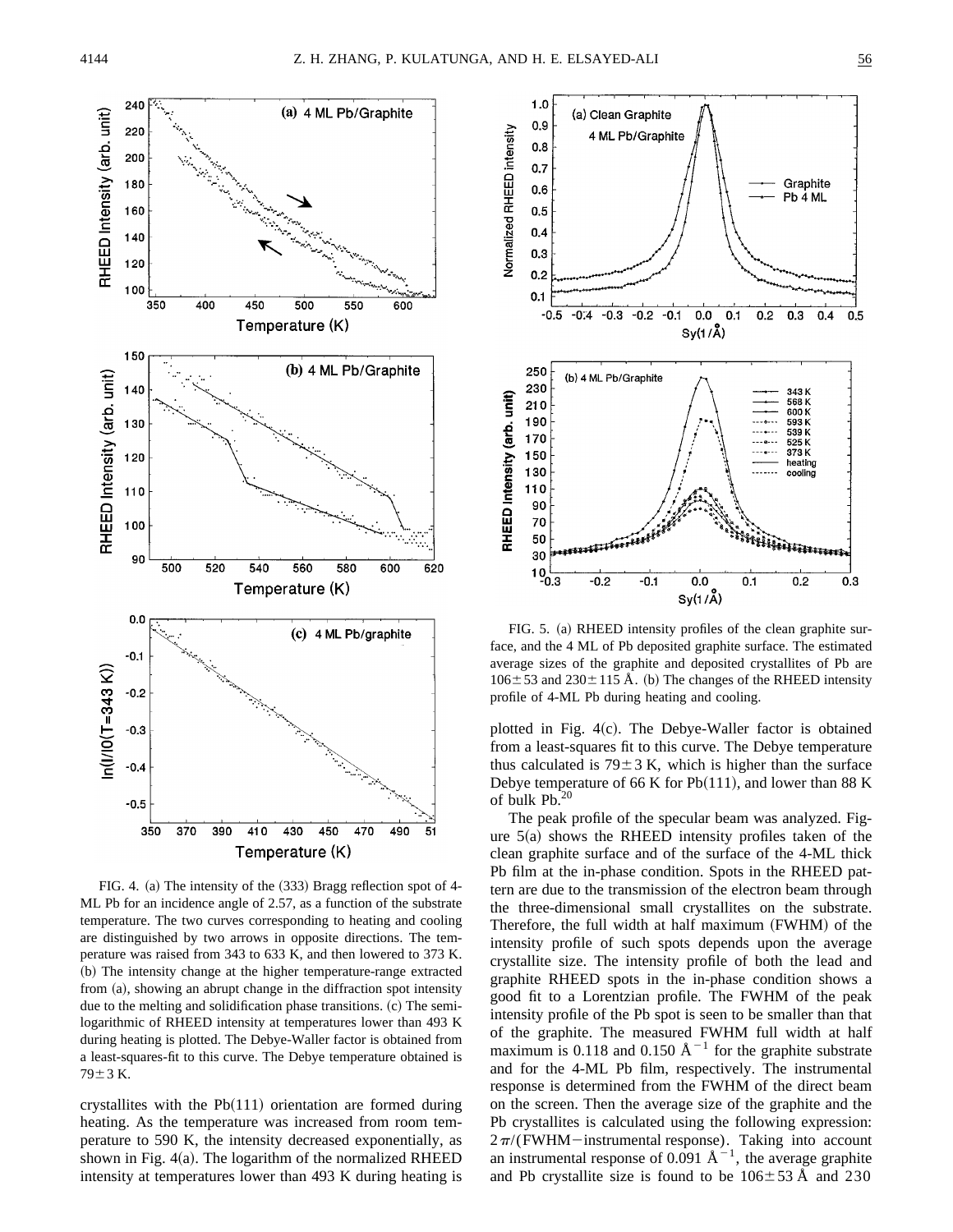

FIG. 6. (a) Change of FWHM by fitting to a Lorentzian during heating. The FWHM changes from 0.027 to 0.090  $\AA^{-1}$ . (b) The measured average crystallite size with temperature. The average crystallite size changes from  $230 \pm 115$  to  $70 \pm 35$  Å.

 $\pm$ 115 Å, respectively, indicating that the Pb crystallites are larger than the graphite. Figure  $5(b)$  shows RHEED intensity profiles of 4 ML of Pb on graphite during heating and cooling. The peak intensity decreases with temperature and the FWHM becomes larger. This indicates that the average size of the crystallites decreases as the temperature approaches *Tm* . When the sample is cooled the intensity increases and the FWHM becomes smaller. This shows that the crystallites growing from the supercooled melt increase in size as the temperature drops. Figure  $6(a)$  shows the change in FWHM of the peak profile during heating. The FWHM increases from 0.027 to 0.090  $\AA^{-1}$ . After taking the instrumental response into account, the calculated average crystallite size is shown in Fig.  $6(b)$  as a function of temperature. The average crystallite size changes from  $230 \pm 115$  to  $70 \pm 35$  Å, with the size decreasing to less than 100 Å near the melting point. This indicates that melting is preceded by the formation of small crystallites.

In the case of the 14 ML of Pb on graphite, the Pb RHEED spot intensity is brighter than those observed for 4-ML Pb. The graphite spots, however, are not as visible in this case as for the 4-ML case. This indicates that the Pb layer on the graphite nearly covers the whole graphite surface with  $\{111\}$  oriented Pb. The sample was heated to 633 K, then cooled to 423 K, and the Pb RHEED spot intensity measurement was repeated. Figures  $7(a)$  and  $7(b)$  show



FIG. 7. (a) The intensity of the (333) Bragg reflection spot of the 14-ML Pb as a function of temperature. The two curves corresponding to heating and cooling are distinguished by two arrows in opposite directions. The temperature was raised from 343 to 633 K, and then lowered to  $373$  K. (b) The intensity change at the higher temperature-range extracted from (a) showing an abrupt change in the diffraction spot intensity due to melting and solidification.  $(c)$  A semilogarithmic plot of RHEED intensity as a function of temperature during heating. A Debye temperature of  $91 \pm 3$  K is obtained from this plot.

RHEED spot intensity changes during heating and cooling similar to Figs.  $4(a)$  and  $4(b)$ . The abrupt changes in intensity due to melting and solidification are clearer than for the 4-ML case. Melting and solidification are observed between the temperature intervals of 600–605 K and 540–547 K,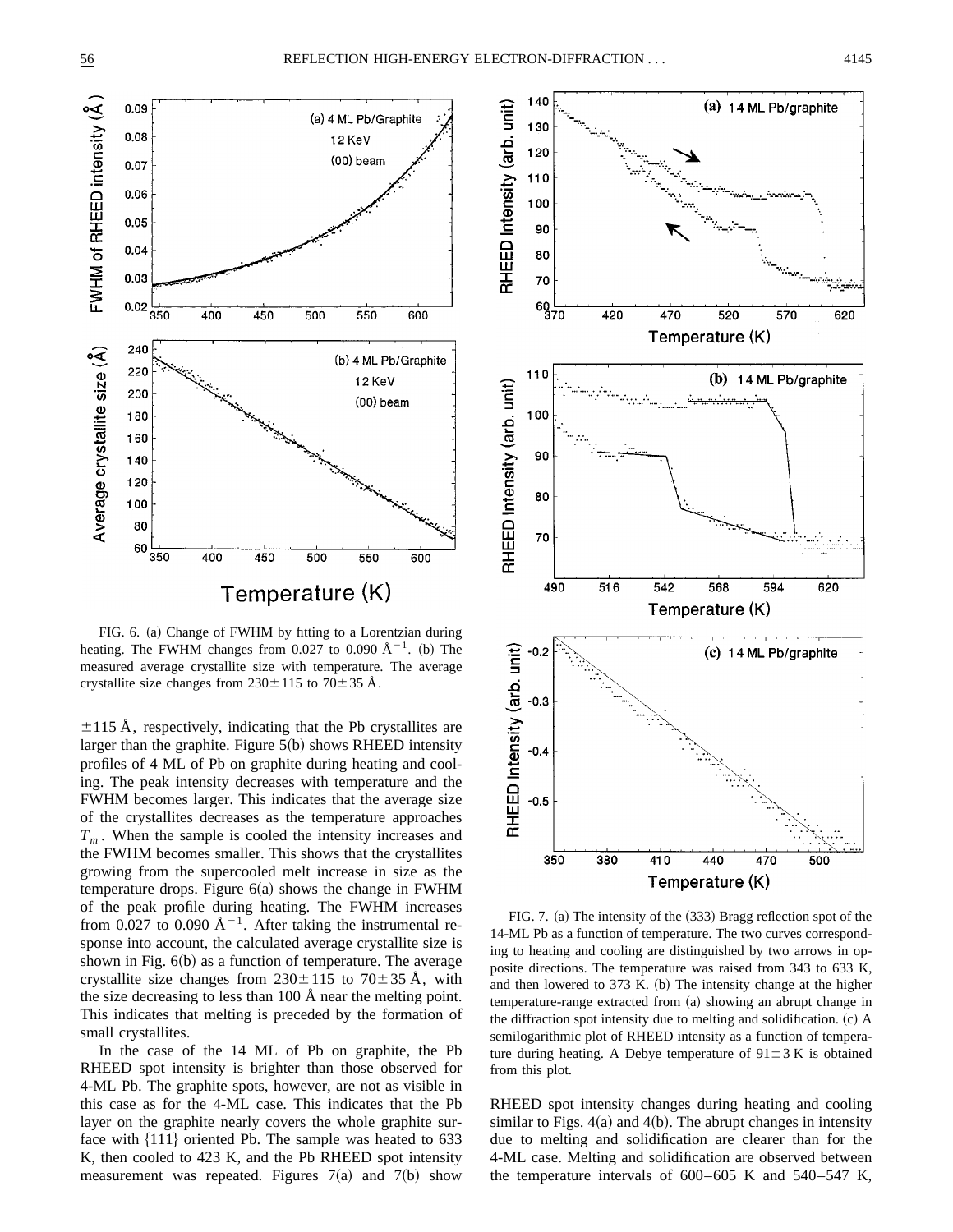

FIG. 8. Temperature-dependent intensity change of the specular beam of 50-ML Pb. An abrupt change in intensity is measured between 605 and 609 K, and a small drop is observed between 580 and 605 K.

respectively. The intensity is seen to drop between 591 and 600 K, but not as abruptly as that observed above 600 K. This intensity change indicates premelting of some crystallites on the surface. From the intensity drop we estimate that nearly 25% of the particles may have premelted. Figure  $7(c)$ is a semilogarithmic plot of RHEED intensity as a function of temperature during heating. A Debye temperature of 91  $\pm$  3 K is obtained from this plot. Similar to the 4-ML case, the graphite spots became more prominent at temperatures between the two steps in the intensity change, where the Pb spots disappear from the RHEED pattern due to Pb melting upon heating, and reappear upon cooling due to solidification.

We have also studied Pb films of thicknesses  $\sim$  70 and  $\sim$  150 ML. The intensity changes with temperature are similar to the 4- and 14-ML cases. Figure 8 shows the intensity change of the 150-ML Pb film. An abrupt change in the intensity is observed between 605 and 609 K. Preceding this, a small drop in intensity is observed between 580 and 605 K. This is attributed to premelting of some Pb crystallites beginning at 580 K. A summary of our results is given in Table III. We conclude that at temperatures above the sudden intensity drop, all of the probed region melted. Some regions of the 70-ML film seem to superheat by as much as 12  $\pm$  2 K, higher than the previous observations for Pb on graphite.

The peak profiles of the specular beam were analyzed and the dependence of the average crystallite size on temperature was estimated. Figures  $9(a) - 9(c)$  show the changes in the

TABLE III. Melting, solidification, and Debye temperature of Pb thin films on graphite.

| <b>Thickness</b><br>(ML) | Melting<br>temperature $(K)$ | Solidification<br>temperature $(K)$ | Debye temperature<br>$\Theta(K)$ |
|--------------------------|------------------------------|-------------------------------------|----------------------------------|
| $\overline{4}$           | $600-(606\pm2)$              | $530-(535\pm2)$                     | $79 \pm 3$                       |
| 14                       | $591 - (605 \pm 2)$          | $540 - (547 \pm 2)$                 | $91 \pm 3$                       |
| 70                       | $598 - (613 \pm 2)$          | $529 - (533 \pm 2)$                 | $86 \pm 3$                       |
| 150                      | $580-(609\pm2)$              | $523 - (532 \pm 2)$                 |                                  |



FIG. 9. The changes in the average crystallite size with temperature.  $(a)$  14 ML.  $(b)$  70 ML.  $(c)$  150 ML. The average crystallite size decreases approximately to 100 Å as the temperature reaches  $T_m$ .

average crystallite size of the 14-, 70-, and 150-ML thin films of Pb. In each case, the average crystallite size decreases with temperature, approximately to  $100 \pm 30$  Å.

Figures  $10(a)$  and  $10(b)$  are SEM micrographs of  $\sim$  140-ML thick Pb film on graphite. The films were deposited onto the substrate at room temperature in UHV. They were then removed from the UHV system for SEM examinations. Figure  $10(a)$  shows the as-deposited Pb layer without heating after deposition. This clearly shows a large number of 2D thin crystallites (platelets) of Pb. The  ${111}$ orientation of these crystallites was determined by RHEED. On some of the 2D layers, small crystallites can be seen, and the growth mode seems to be layer-by-layer growth. Figure  $10(b)$  shows the Pb deposit after treatment by heating to 13 K above the melting point and subsequently cooling to room temperature. Spherical Pb crystallites with an average radius of 0.3  $\mu$ m are clearly visible.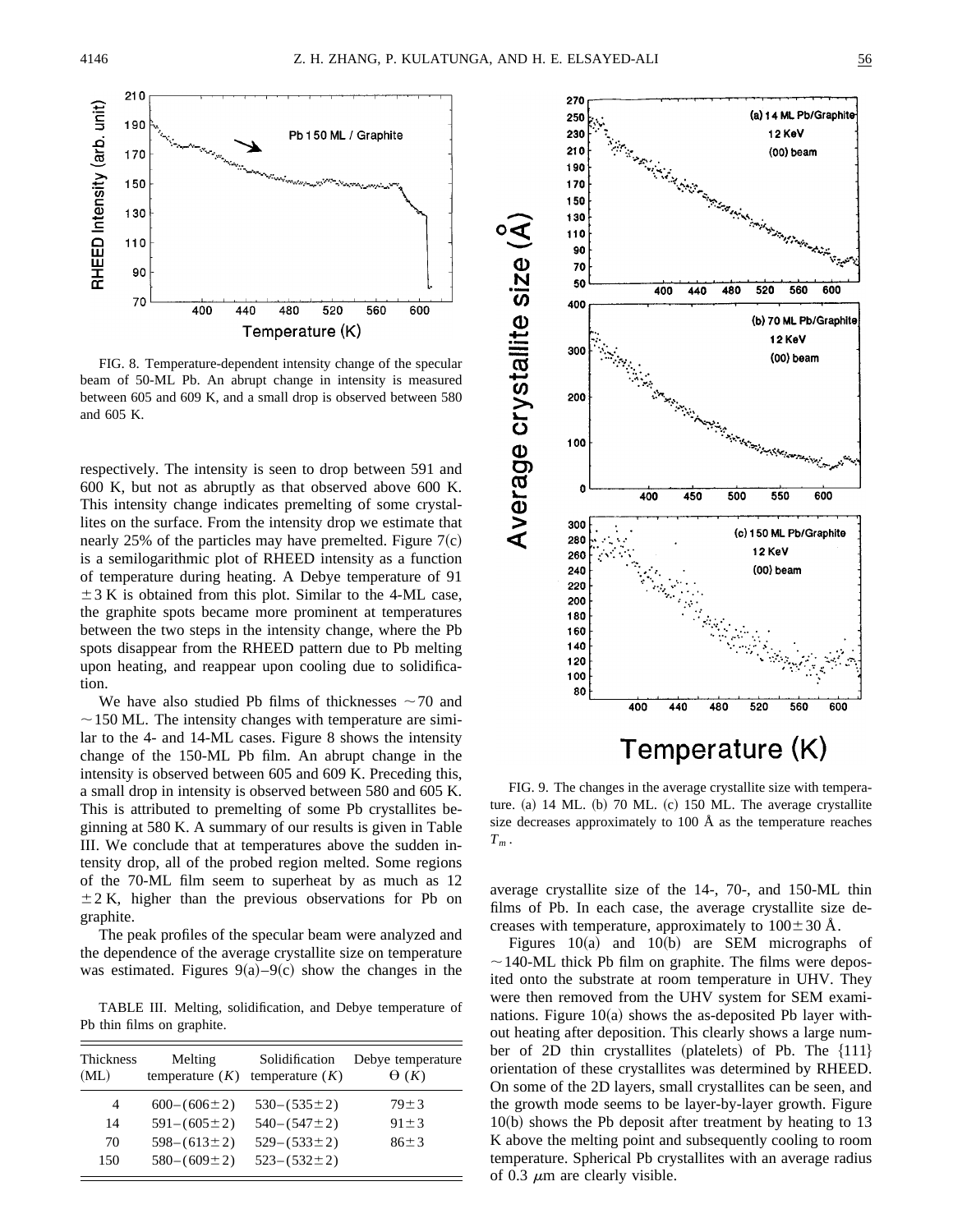

FIG. 10. (a) SEM image taken after depositing  $\sim$  140 ML of Pb on graphite at room temperature. A large number of 2D layers of Pb can be seen. (b) SEM image after heating the sample up to  $13 \text{ K}$ above the melting point and subsequently cooling to room temperature. A large number of 3D crystals can be seen.

#### **IV. DISCUSSION**

The RHEED observations are in agreement with the previous SEM work of Métois and Heyraud, the Pb layers grow epitaxially on graphite with the  $Pb(111)$  surface parallel to the graphite  $(0002)$  surface and the  $[100]$  direction of the Pb the graphite (0002) surface and the  $\lfloor 100 \rfloor$  direction of the Pb crystal crystallites parallel to the  $\lfloor 110 \rfloor$  direction of graphite, with the Pb showing  $\{111\}$  texture structure. For low coverage, below 4 ML, both the Pb spots and graphite spots are observed in the RHEED pattern. This indicates the formation of Pb crystallites partially covering the substrate surface. At high coverage, more than  $\sim$  15 ML, the graphite RHEED spots completely disappear, and are replaced by Pb spots. This indicates full or near full coverage of the graphite surface with  $Pb{111}$  layers. Our SEM observations also show the formation of a large number of Pb 2D layers on the graphite substrate. When the sample is heated slightly above the superheating temperature of Pb, the graphite diffraction spots reappear, indicating the exposure of the substrate surface to the electron beam. We assume that the Pb layers condense into liquid droplets after melting, exposing the graphite surface. Subsequently, when the sample temperature is lowered, Pb droplets recrystallize. This occurs at 69  $\pm$  4 K below  $T_m$ . We can see these 3D crystals in the SEM micrograph, Fig. 10(b). Previous SEM investigation by Métois and Heyraud showed the formation of spherical Pb particles on graphite after annealing.<sup>1</sup>

Our RHEED intensity measurements indicate that the 4 and the 14-ML films melt completely at  $5\pm 2$  and  $4\pm 2$  K above the bulk melting temperature,  $T_m$ =600.7 K, respectively. The 70- and the 150-ML films show complete melting at  $12\pm2$  and  $8\pm2$  K above  $T_m$ , respectively. Superheating of Pb crystallites by  $3 K$  was observed by Métois and Heyraud, while superheating of the Pb crystallites by 2 K was observed by Spiller under *in situ* SEM observations.<sup>1,2</sup> Métois *et al.*, observed superheating of Pb crystallites formed by annealing Pb on graphite.<sup>1</sup> Spiller deposited 5 and 50  $\AA$  of Pb on to a graphite substrate at 470 K in a low vacuum of  $10^{-7}$  Torr. Spiller found some irregularly shaped particles without sharp corners, in the 50-Å thin film, to superheat by  $2 K<sup>2</sup>$ . The superheating we observe is much larger than that observed in fully annealed Pb layers previously investigated by SEM. This difference can be attributed to the localized heating effects of the electron beam of the SEM and sample preparation. The electron-beam intensity of the SEM is much higher than that of the RHEED beam, thus localized heating due to this beam is significant, being as high as  $40 \text{ K}$ .<sup>2</sup> Spiller estimates the temperature rise to be 0.5 K on account of the high thermal conductivity of the substrate, neglecting the interface mismatch between the substrate and the film, the presence of domain boundaries, and defects in thin-film layers that may contribute to a decrease in the thermal conductivity. Thus, there may be a difference between the measured and the real values, and that this could explain the discrepancy between our results and those obtained previously. Moreover, in our work we did not pretreat the film as was done by Métois and Heyraud, and Spiller. In their work, the Pb film was melted and recrystallized after Pb was deposited and the film was annealed during the growth.

The Pb atoms deposited at room temperature were seen to grow in 2D layers on the graphite substrate, as can be seen in Fig.  $10(a)$ . From intensity profile analysis we conclude that the average size of the crystallite decreases with temperature. Near the melting point, the average crystallite size is 100  $\pm$  30 Å. This indicates that as the temperature is increased, small Pb crystallites form on the graphite surface. Near 570 K, the RHEED pattern of the Pb film shows reflection spots due to  $Pb{111}$  crystallites, whereas the measured average size is close to the size at the melting point,  $T_m$ =600.7 K. These results indicate that the crystallites with  ${111}$  orientation do not change between 570 and 600 K. Therefore, these observations indicate the predominance of small crystallites of Pb with  $\{111\}$  facets near  $T_m$ , which undergo the observed superheating.

RHEED intensity measurements indicate that the 4-ML film starts to melt at  $\sim$  600 K. The 14-, 70-, and the 150-ML films start to melt at 591, 598, and 580 K, respectively. This shows that some of the Pb crystallites undergo premelting as much as  $20 \pm 2$  K below  $T_m$ , since the RHEED intensity shows a discontinuous change before the abrupt change shown in Fig.  $7(b)$ . This discontinuous change can be due to either premelting or to morphological changes, which can cause the same effect on the intensity. However, as shown in Fig. 9, we did not observe any significantly discontinuous change in the average size of the crystallites near the melting point. Therefore, we conclude that the discontinuous change is due to premelting, not due to morphological changes. This